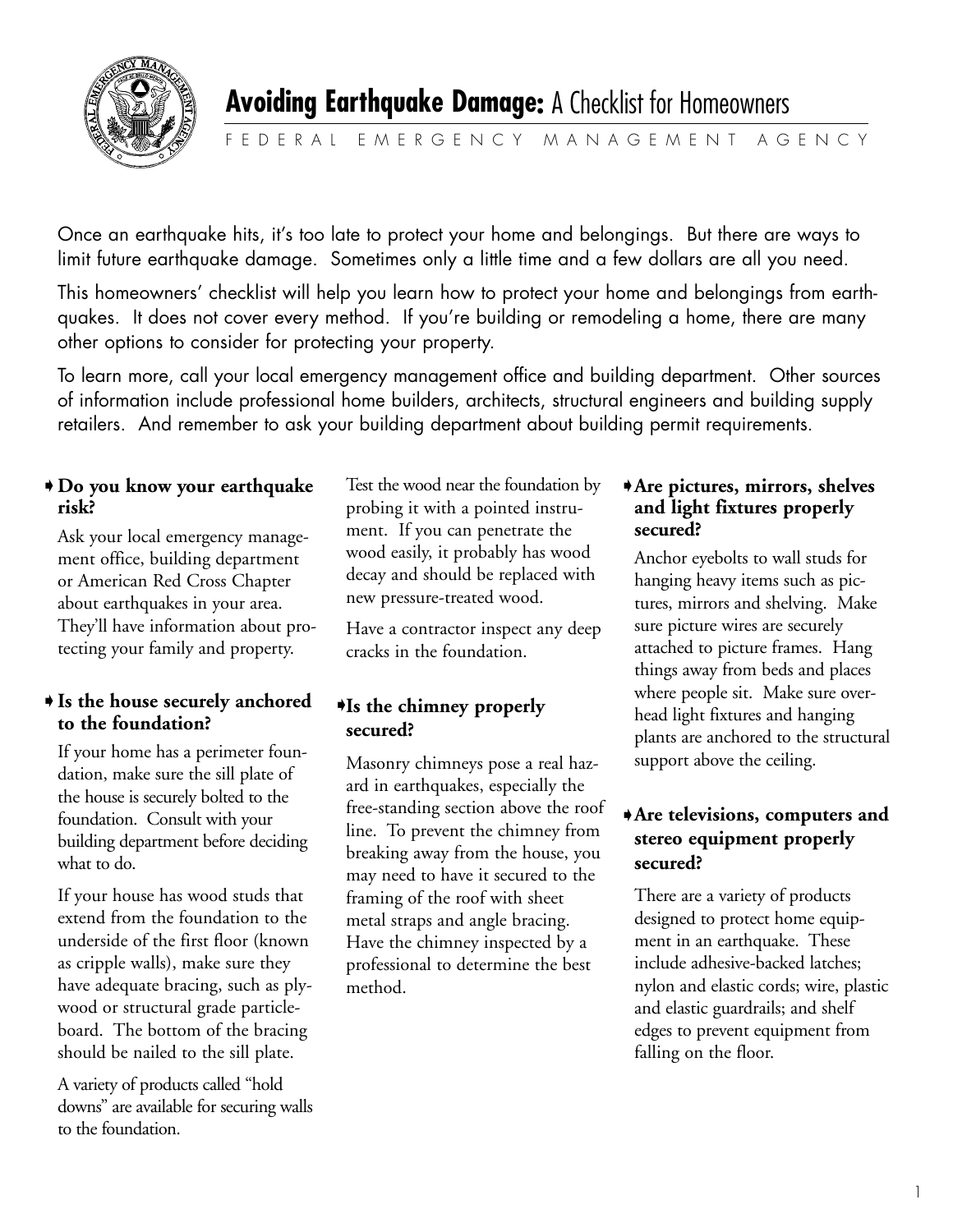#### **Are fuel tanks and wood-**➧ **burning stoves securely anchored?**

Fuel oil and propane tanks can slide or overturn in an earthquake, rupturing the tank or breaking the supply line and causing a fire. They should be securely anchored to the floor. Propane tanks are the property of the propane company, so you'll need written permission to anchor them. Ask whether the company can do it first.

Move tall, heavy objects that could fall and rupture the fuel tank in an earthquake. Have a contractor install a flexible hose connection between the tank and supply line, and where the supply line enters the house.

Wood-burning and other freestanding stoves also pose a fire hazard in an earthquake and should be anchored to the floor. Fasten stovepipe sections together to prevent separation.

You will most likely need a contractor for this work. Make sure all work conforms with local building codes.

# **Is the water heater securely** ➧ **strapped in place?**

Strapping the water heater to wall studs and having flexible gas and water lines installed will greatly reduce the risk of fire and water damage in an earthquake.

#### **Water heater in corner or closet**

Materials

• 3/4" x 24 gauge perforated steel plumber's tape

•  $1/4$ " diameter x 3" lag screws and flat washers or 1/4" expandable anchors with 2" embedment for concrete or masonry walls

### **Directions**

- The water heater should be 1" to 12" away from the corner walls.
- Locate the wall studs on both sides of the water heater (not behind it).
- Anchor plumber's tape (a flexible steel strap) to a wall stud with a 1/4" diameter x 3" lag screw and flat washer.
- From about 9" from the top of the tank, wrap the plumber's tape all the way around the tank in a clockwise direction. Then anchor the tape to the stud on the other wall. Make sure the tape is tight.
- Repeat the process, again about 9" from the top of the tank, but this time wrap the tape in a counter clockwise direction.
- Repeat the process two more times about 4" from the bottom of the tank. Wrap one band of tape in a clockwise direction and the other band of tape in a counter clockwise direction.



Overhead view of water heater in corner



Side view of water heater in corner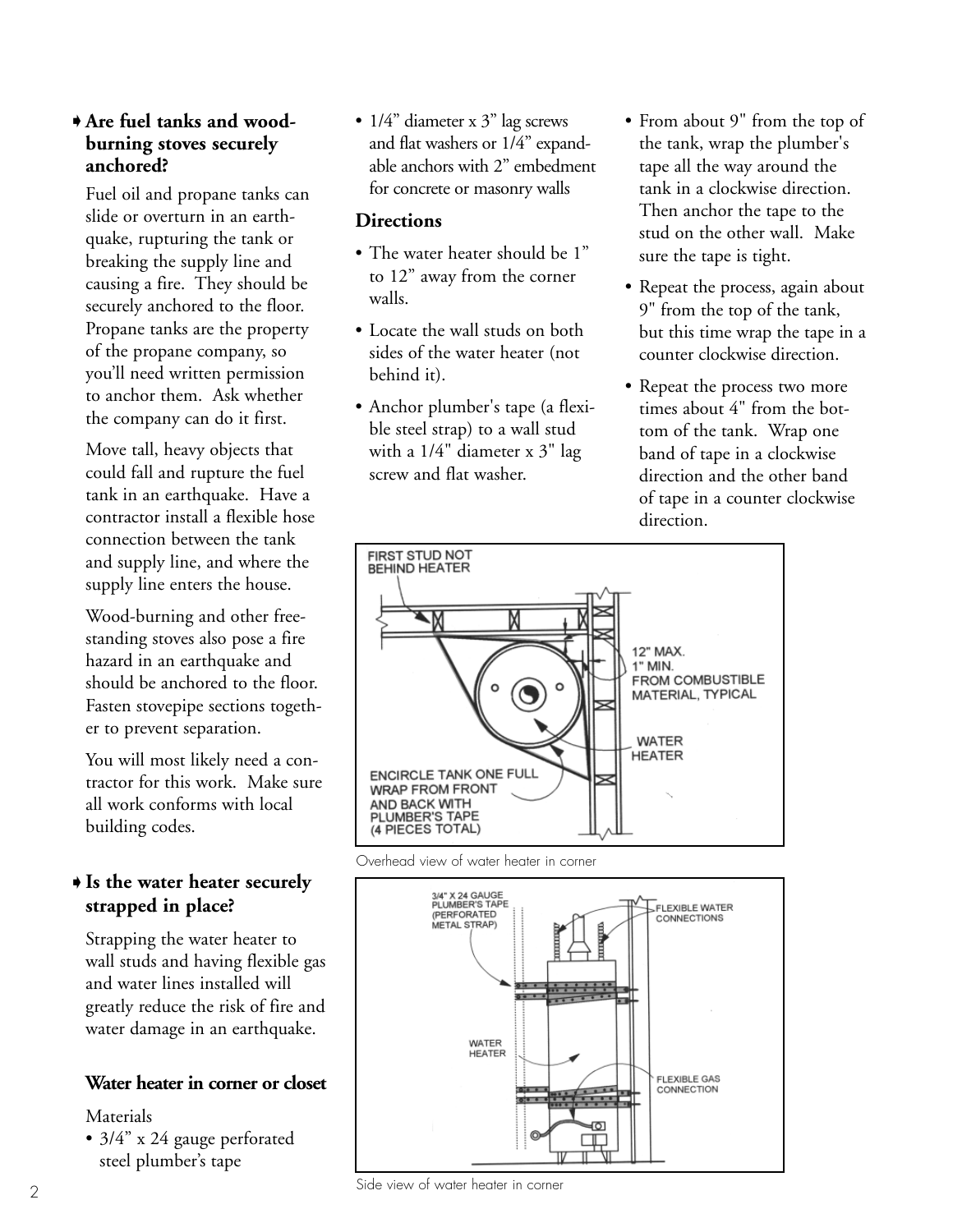#### **Water heater on straight** ➧ **wall**

Materials

- 3/4" x 24 gauge perforated steel plumber's tape
- 1/2" diameter conduit
- 1/4" diameter x 1" round head machine screws with nuts and flat washers
- $1/4$ " diameter x 3" lag screws and flat washer or 1/4" expandable anchors with 2" embedment for concrete or masonry walls

## **Directions**

- The water heater should be 1" to 12" away from the wall.
- Locate the wall studs on both sides of the water heater (not behind it).
- Wrap plumber's tape around the tank 9" from the top and 4" from the bottom. Secure tape with round head machine screw, flat washers and nut.
- Cut four pieces of conduit to size. The conduit is used as angle bracing from the wall studs to the tank.
- **12" MAX** 1" MIN  $2'6''$  MAX 3/4" X 24 GAUGE **PLUMBER'S TAPF**





- Flatten 1" at each end of the conduit and bend 45 degrees. Drill holes 1/2" from each end.
- Anchor the conduit to the wall studs. Use 1/4" diameter x 3" lag screw and flat washer. Then anchor the conduit to the plumber's tape. Use 1/4" diameter x 1" round head machine screw, washer and nut.

If you're using gas, have your utility company or a licensed plumber install a flexible hose where the gas line connects to the water heater at its base.

Install flexible hoses for the water connections as well.

# **Is heavy, tall furniture away** ➧ **from high risk areas?**

Consider each piece of heavy, tall furniture in the house, such as bookcases, china hutches and storage racks. Ask yourself whether the item could fall over, hurt someone or block an exit in an earthquake. You can reduce the risk by moving furniture away from doors and places where people spend the most time such as couches and beds. You should also secure tall furniture to wall studs, as described in the next answer.

Side view of water heater on straight wall